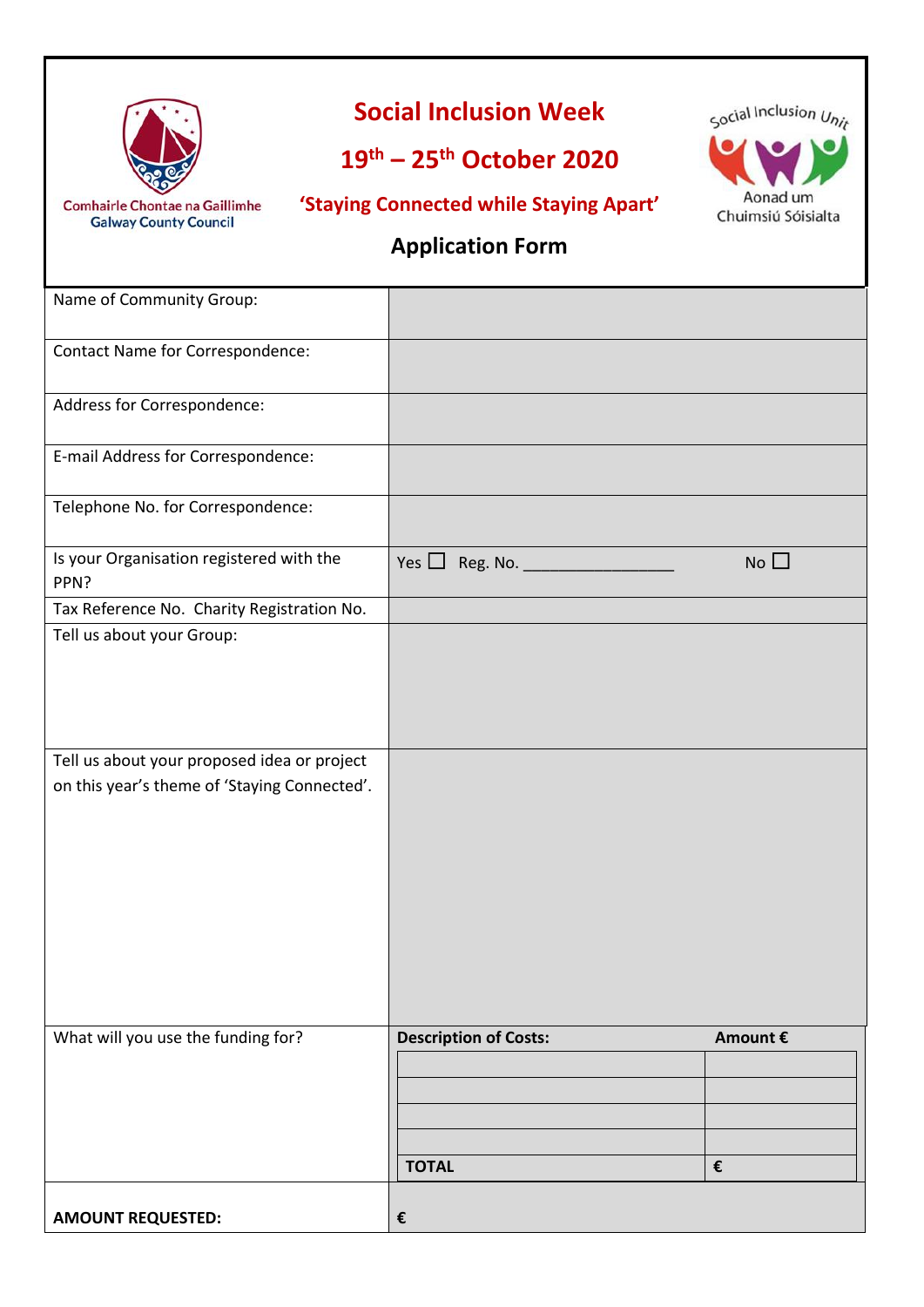#### **On behalf of our Group/Organisation, I confirm that:**

- 1. I have read, understood, and accept the Terms & Conditions applicable to this funding.
- 2. I certify that all information provided in this application is truthful and accurate.
- 3. I agree to the processing and disclosure of information by Galway County Council and to other third parties if required for fund administration, reporting evaluation and audit purposes, and further consent to the disclosure of this information (name of applicant organisation, amount of grant award, details of project/event funded) by these parties relating to the marketing or promotion of this funding.
- 4. I confirm that we have adequate and comprehensive insurance cover for our activities, and agree to indemnify Galway County Council.
- 5. I understand that this is a competitive process and agree to accept the decision of the assessment of my application as final.

This Declaration must be signed by Chairperson, Secretary or Treasurer, on behalf of Applicant Organisation:

| Name (in block capitals):           |  |
|-------------------------------------|--|
| Signed:                             |  |
| Position in Applicant Organisation: |  |
| Date:                               |  |

### **Please submit your completed application by post to**

**Social Inclusion Unit, Economic, Rural & Community Development Department, Galway County Council,** 

### **Prospect Hill, Galway, H91 H6KX,**

**or by e-mail to** [inclusion@galwaycoco.ie](mailto:inclusion@galwaycoco.ie) **(this is our preferred method of receipt – please sign the form** 

**first, then scan & e-mail it.**

## **Closing date for receipt of completed application forms is 4.00 p.m. on Friday 2nd October 2020**